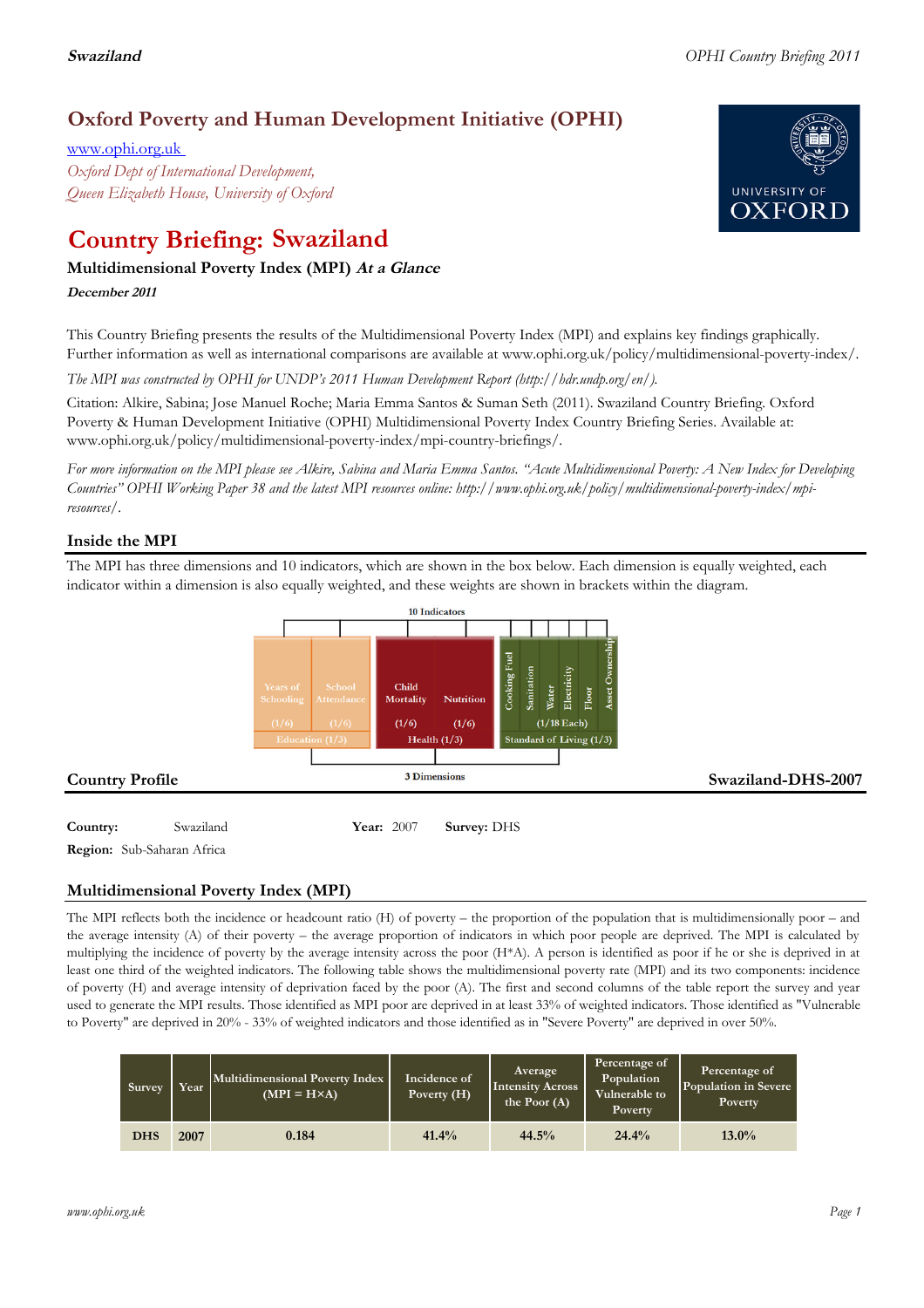### **Comparing the MPI with Other Poverty Measures**

Column chart A compares the poverty rate using the MPI with three other commonly used poverty measures. The height of the first column denotes the percentage of people who are MPI poor (also called the incidence or headcount ratio). The second and third columns denote the percentages of people who are poor according to the \$1.25 a day income poverty line and \$2.00 a day line, respectively. The final column denotes the percentage of people who are poor according to the national income poverty line. The table on the right-hand side reports various descriptive statistics for the country. The statistics shaded in khaki/olive are taken from the year closest to the year of the survey used to calculate the MPI. The year is provided below each column in chart A.



|                                        |              | Summary                                                                                                                                                    |          |  |  |
|----------------------------------------|--------------|------------------------------------------------------------------------------------------------------------------------------------------------------------|----------|--|--|
| erty Measures                          |              | 0.184<br>Multidimensional Poverty Index                                                                                                                    |          |  |  |
|                                        |              | Percentage of MPI Poor (H)                                                                                                                                 | 41.4%    |  |  |
| 81.0%                                  | 69.2%        | Average Intensity of Deprivation (A)                                                                                                                       | 44.5%    |  |  |
|                                        |              | Percentage of Income Poor (\$1.25 a day) <sup><math>\ddagger</math></sup>                                                                                  | $62.9\%$ |  |  |
|                                        |              | Percentage of Income Poor (\$2.00 a day) <sup><math>\ddagger</math></sup>                                                                                  | $81.0\%$ |  |  |
|                                        |              | Percentage of Poor (National Poverty Line) <sup>#</sup>                                                                                                    | $69.2\%$ |  |  |
|                                        |              | Human Development Index 2011*                                                                                                                              | 0.522    |  |  |
| US\$2 a day<br><b>National Poverty</b> |              | $HDI$ rank*                                                                                                                                                | 140      |  |  |
| 2001                                   | Line<br>2001 | $HDI category*$                                                                                                                                            | Medium   |  |  |
| <b>Aeasure</b>                         |              | $\pm$ The World Bank (2011). "World Development Indicators." Washington, DC.<br>* UNDP (2011). "Human Development Report", Statistical Table 1 . New York. |          |  |  |

te: For population figures and numbers of MPI poor people, consult the tables on OPHI's te: http://www.ophi.org.uk/policy/multidimensional-poverty-index/

#### **Comparing the MPI with Other Poverty Measures**

Column chart B shows the percentage of people who are MPI poor (also called the incidence or headcount) in the 109 developing countries analysed. The column denoting this country is dark, with other countries shown in light grey. The dark dots denote the percentage of people who are income poor according to the \$1.25 a day poverty line in each country. The graph above tells you the year this data comes from. Dots are only shown where the income data available is within three years of the MPI survey year.



**B. Headcounts of MPI Poor and \$1.25/day Poor**

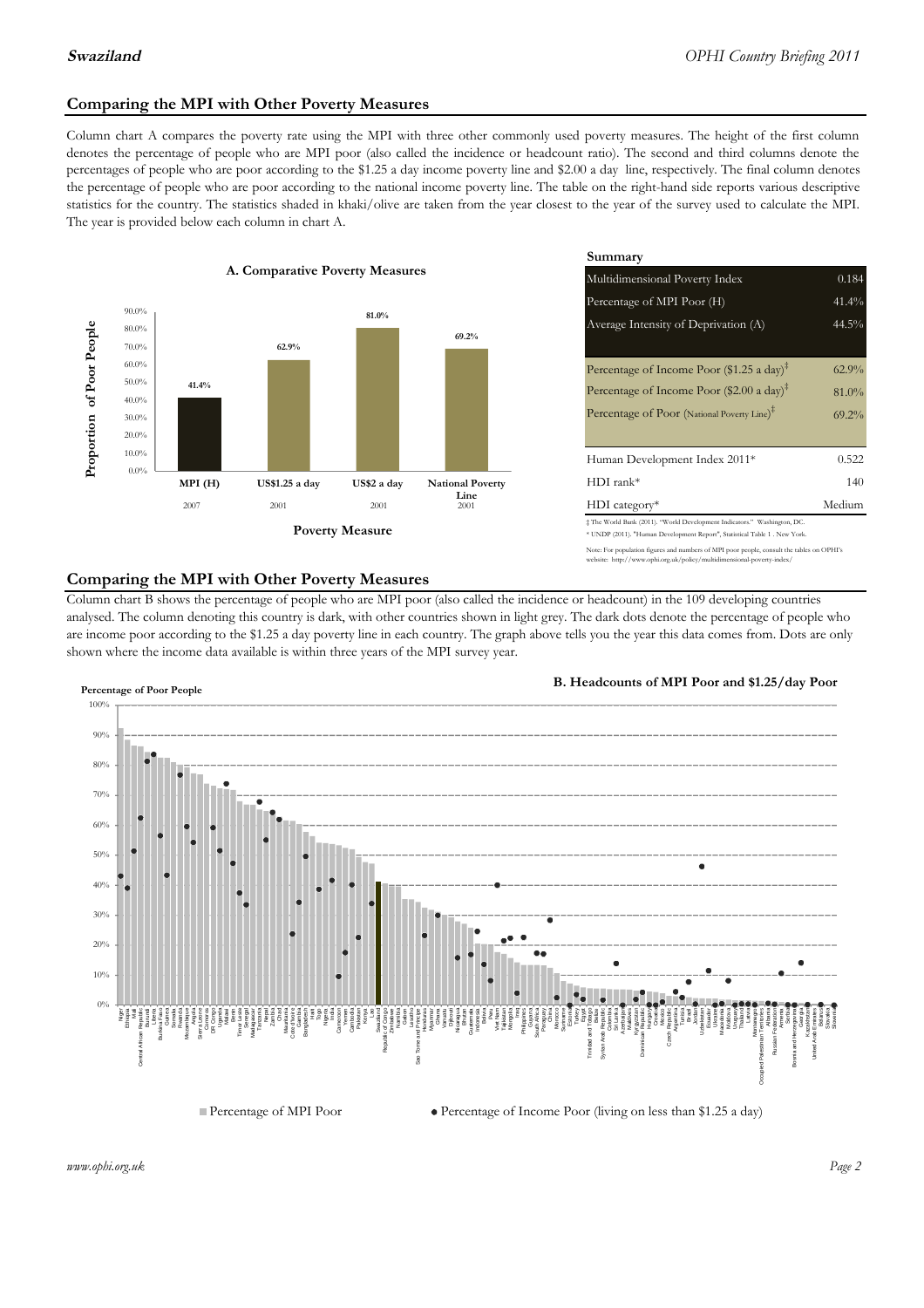#### **Incidence of Deprivation in Each of the MPI Indicators**

The MPI uses 10 indicators to measure poverty in three dimensions: education, health and living standards. The bar chart to the left reports the proportion of the population that is poor and deprived in each indicator. We do not include the deprivation of non-poor people. The spider diagram to the right compares the proportions of the population that are poor and deprived across different indicators. At the same time it compares the performance of rural areas and urban areas with that of the national aggregate. Patterns of deprivation may differ in rural and urban areas.







#### **Composition of the MPI**

The MPI can be broken down to see directly how much each indicator contributes to multidimensional poverty. The following figure shows the composition of the MPI using a pie chart. Each piece of the pie represents the percentage contribution of each indicator to the overall MPI of the country. The larger the slice of the pie chart, the bigger the weighted contribution of the indicator to overall poverty.

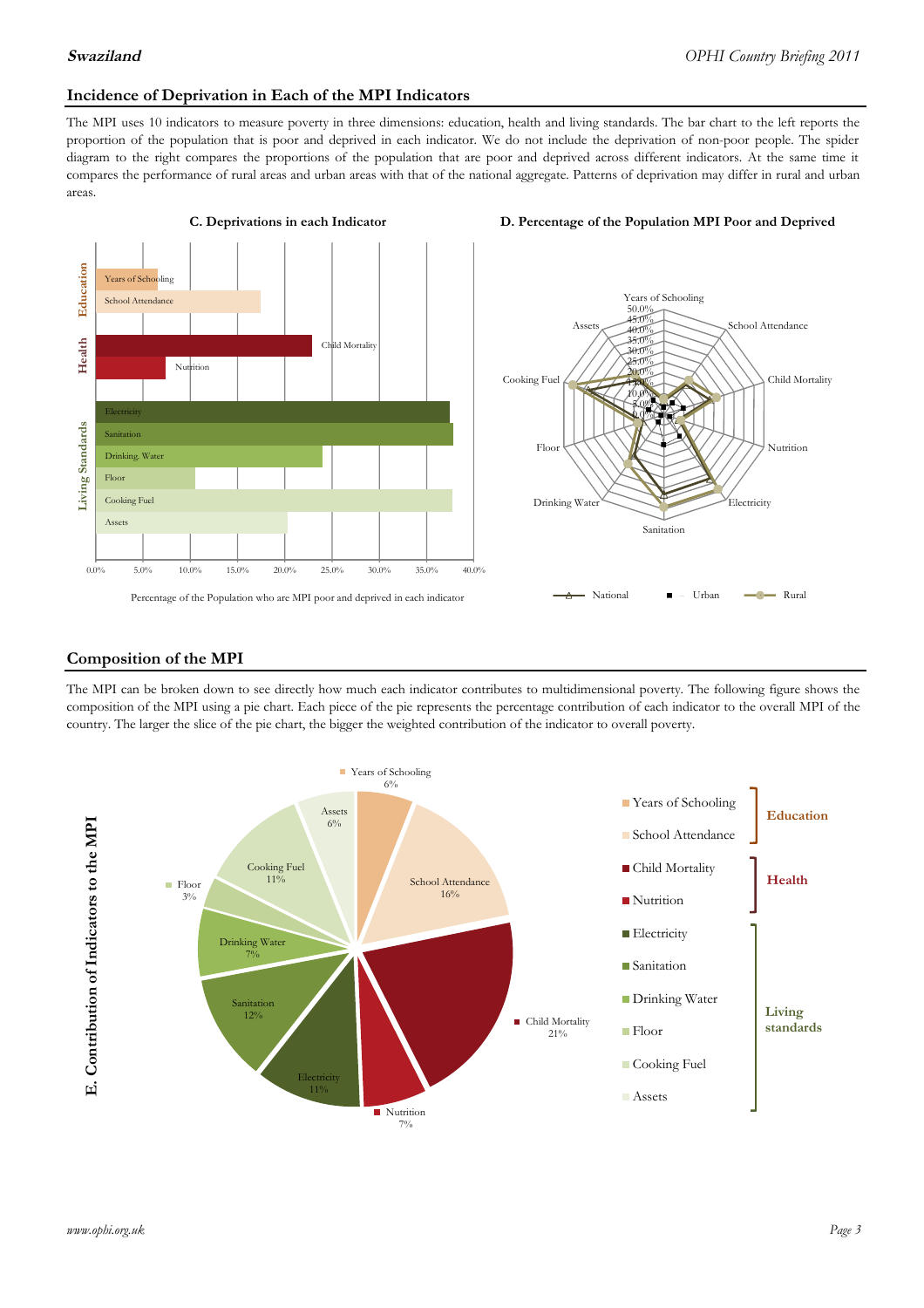### **Decomposition of MPI by Region**

The MPI can be decomposed by different population subgroups, then broken down by dimension, to show how the composition of poverty differs between different regions or groups. On the left-hand side of column chart F, the height of each of the three bars shows the level of MPI at the national level, for urban areas, and for rural areas, respectively. Inside each bar, different colours represent the contribution of different weighted indicators to the overall MPI. On the right-hand side of column chart F, the colours inside each bar denote the percentage contribution of each indicator to the overall MPI, and all bars add up to 100%. This enables an immediate visual comparison of the composition of poverty across regions.



#### **F. Contribution of Indicators to the MPI at the National Level, for Urban Areas, and for Rural Areas**

### **Intensity of Multidimensional Poverty**

Recall that i) a person is considered poor if they are deprived in at least one third of the weighted indicators and ii) the intensity of poverty denotes the proportion of indicators in which they are deprived. A person who is deprived in 100% of the indicators has a greater intensity of poverty than someone deprived in 40%. The following figures show the percentage of MPI poor people who experience different intensities of poverty. The pie chart below breaks the poor population into seven groups based on the intensity of their poverty. For example, the first slice shows deprivation intensities of greater than 33% but strictly less than 40%. It shows the proportion of poor people whose intensity (the percentage of indicators in which they are deprived) falls into each group. The column chart H reports the proportion of the population in a country that is poor in that percentage of indicators or more. For example, the number over the 40% bar represents the percentage of people who are deprived in 40% or more indicators.



**G. Intensity of Deprivation Among MPI Poor**

Intensity of Poverty